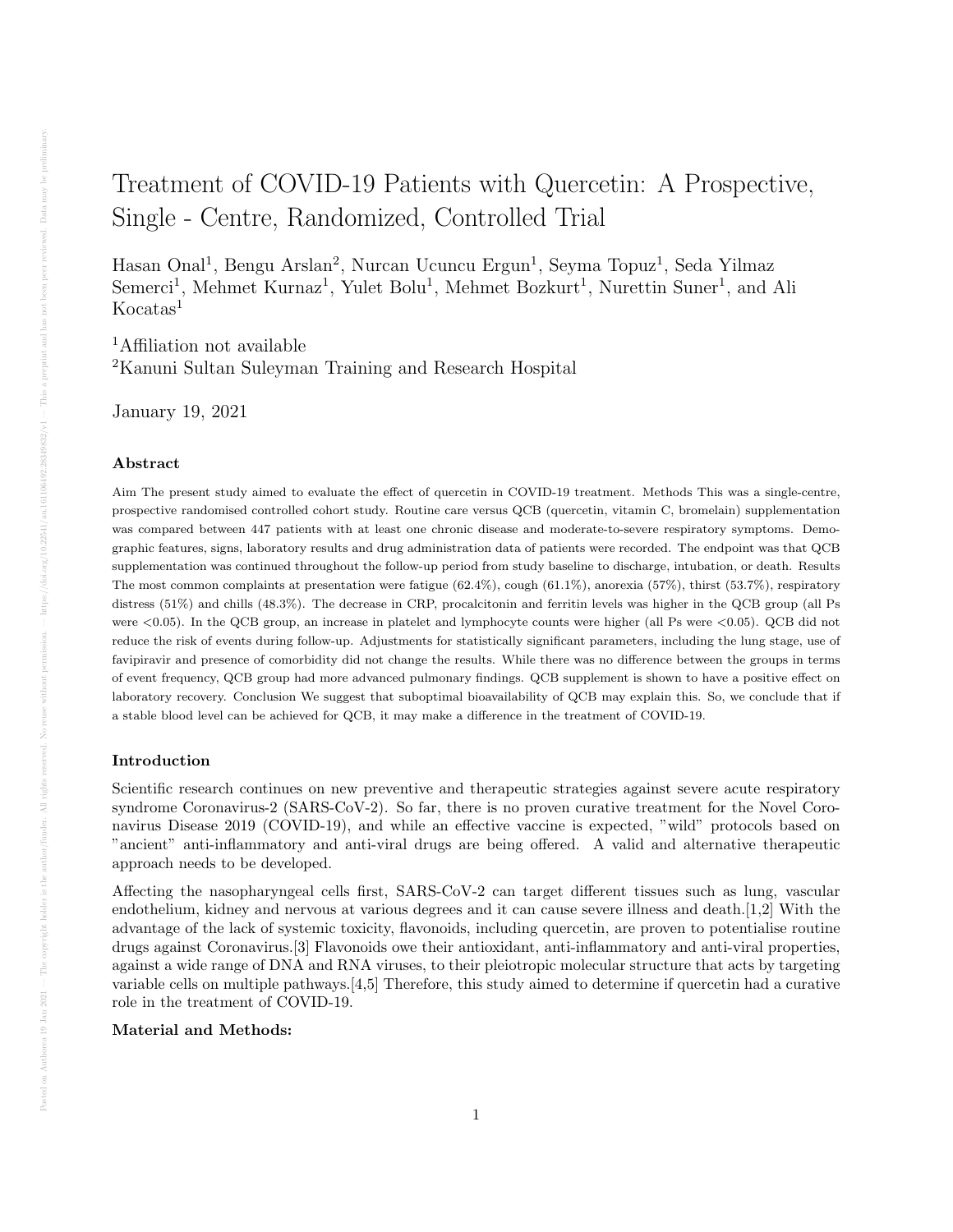Design: This was a single-centre, prospective, randomised controlled cohort study. This study was conducted in the Health Sciences University Kanuni Sultan Suleyman Training and Research Hospital, which was designated as a pandemic hospital. The Ministry of Health and local ethics committee approved the study (Ethics Committee approval number: KAEK/2020.05.50).

Participants: Between March 7 and July 8, 2020, adults who were hospitalised in the pandemic ward with the diagnosis of COVID-19 included upon individual informed written consent. All participants evaluated with a nasopharyngeal swab polymerase chain reaction (PCR) and chest computed tomography (CCT). The treatment protocol recommended by the Ministry of Health was applied for all cases. The recommended treatment regimen is hydroxychloroquine, 400 mg daily for another 5 days, and/or favipiravir, 2 x 600 mg for 4 days following a 2 x 1600 mg loading dose on day one. QCB (1000 mg quercetin, 1000 mg vitamin C and 100 mg bromelain) supplementation was added daily in 2 divided doses to 52/447 patients with at least one chronic disease and moderate-to-severe respiratory symptoms. Computer-generated random numbers used for simple randomisation. Exclusion criteria determined as severe respiratory failure, shock and/or combined failure of other organs that required ICU monitoring and treatment; previous history of allergic reactions against any component of QCB; pregnant or lactating women; women of childbearing age with a positive pregnancy test, breastfeeding, miscarriage, or within 2 weeks after delivery; and participation in another clinical trial against SARS-CoV-2 treatment currently or in the past 28 days.

The study was reported according to the Consolidated Standards of Reporting Trials guidelines and registered on ClinicalTrials.gov (number: NCT04377789) on March 20, 2020. The primary endpoint of the study was determined as QCB supplementation was continued throughout the follow-up period from study baseline to discharge, intubation, or death. Demographic features, vital signs, laboratory test results during follow-up, drug administration data, past and current diagnoses of the patients were recorded. CCT findings of the cases were evaluated in 5 stages: stage 0 is the lung being completely normal, stage 1; light one-sided ground glass image, stage 2; multifocal double-sided ground glass image, stage 3; multifocal bilateral ground glass and stage 4; opacity, air bronchogram, bilateral ground glass and opacity, respectively.

#### Statistical Analysis

The quantitative data were described as the mean  $\pm$  standard deviation (SD), or as the median (min-max). A sample size calculation was performed based on our observed results by using a one-sided McNemar's test. A sample size of 447 individuals, at least 49 in each arm, is found to be sufficient to detect a clinically significant difference between groups with 80% power and a 5% level of significance. The qualitative data were described by the number of cases (proportion,  $\%$ ). Patient characteristics were compared using the χ 2 test or Fisher's exact test for categorical data and the Mann Whitney U test for continuous data. Cox proportional-hazards regression models were used to estimate the association between QCB use and the composite endpoint of intubation or death. Statistical significance was accepted when the probability (P) value was <0.05 and changes were referred to as significant at this P-value.

#### Results

A total of 447 adult covid patients hospitalised in the COVID ward were included in the study between March 7 and July 8, 2020. Flow chart of the study was demonstrated as Figure-1 (Figure 1). None of the adverse effects related to QCB supplement was observed in participants.

The most common symptoms at presentation were fatigue (62.4), cough (61.1%), anorexia (57%), thirst  $(53.7\%)$ , respiratory distress  $(51\%)$  and chills  $(48.3\%;$  Table 1).

There was no significant difference in gender and age distribution between the standard treatment group and the standard treatment plus QCB group ( $p = 0.30$ ;  $p = 0.19$ ). In terms of comorbid diseases, the standard treatment plus QCB group had a significantly higher number of chronic obstructive pulmonary disease (COPD) and tuberculosis infection cases ( $p = 0.02$ ;  $p = 0.07$ ), though there was no significant difference in terms of other diseases. Both groups did not differ in terms of smoking  $(p = 0.34;$  Table 2). Pulmonary findings in the standard therapy plus QCB group were significantly more severe than in the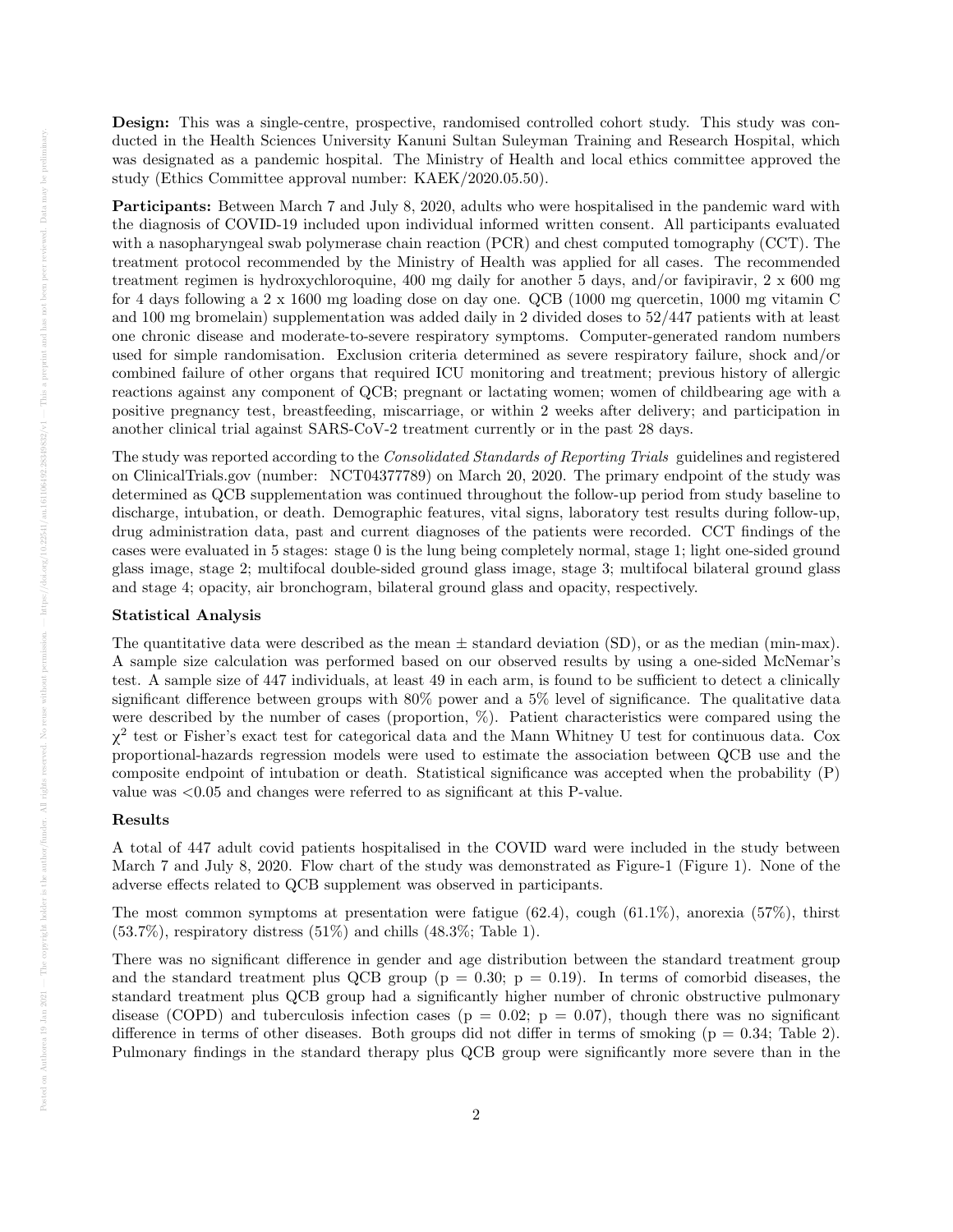standard therapy group ( $p = 0.04$ ; Table 2). The proportion of patients with an oxygen saturation  $\langle 93 \rangle$ mmHg at admission and/or follow-up was significantly higher in the group receiving standard therapy plus QCB (p = 0.021; Table 2). Nasopharyngeal swab SARS CoV2 PCR result was positive in 40-50% of cases for both groups ( $p = 0.84$ ; Table 2).

The decrease in the levels of C-reactive protein, procalcitonin and ferritin were significantly higher in the group that received standard treatment plus QCB compared to the other group (Pcrp = 0.001; Pprocalcitonin  $= 0.004$ ; Pferritin  $= 0.021$ ; Table 3, Figure 2). Also, the increase in thrombocyte and lymphocyte count was significantly higher in the group receiving standard therapy plus QCB (Pplatelet  $= 0.009$ , Plymphocyte  $=$ 0.014; Table 3). It was found that the addition of QCB to the standard therapy/routine care did not reduce the risk of events during the service follow-up period (Omnibus tests of model coefficients  $p = 0.028$ , Hazard Ratio: 0.180,  $p = 0.094$ ,  $(0.024-1.34)$ ; Table 4).

After adjustment for the conditions (CCT lung stage, oxygen saturation, favipiravir use, presence of comorbid chronic disease), similar results were observed between the groups (statistically significantly different values were persisted same as the previous). Therefore, QCB supplement found to be effective in the treatment of COVID-19.

#### Discussion

Quercetin, as a common component of many fruits and vegetables such as high capers, lovage, and tea (Camellia sinensis), is a flavonoid.[6] There is a wealth of literature supporting the anti-viral properties of quercetin in both in vitro and in vivo experiments. Quercetin is proven to inhibit several respiratory viruses in cell cultures.[7, 8] Viral S-protein of SARS-CoV-2 is known to infect the human cell via binding angiotensin-converting enzyme-2 (ACE-2) receptor. This mechanism of the virus emerged as a target for several anti-viral therapies. Hence, in silico studies demonstrated that a variety of small molecules which bind to either the isolated SARS-CoV-2 Viral S-protein at its host receptor region or to the S protein-human ACE-2 interface.[9] Quercetin is pointed one of those top five small molecules. Having that advantage of sharing the same receptor (ACE-2) and the accessory protease FURIN with SARS-CoV to bind the cell, quercetin is suggested to be an effective drug against COVID-19.[11,12] Besides, quercetin, due to its similar biochemical structure, was reported as a competitive inhibitor of SARS-CoV-2 for entry into human cells like luteolin It, therefore, has the ability to prevent SARS-CoV-2 infection.[10] Several natural polyphenolic compounds like quercetin and kaempferol are revealed as anti-viral in virtual studies.[13]

Shukor et al. (1999) showed that flavonoids which include a catechol group, enact better inhibitory capacity on ACE.[14] Thus, quercetin seems to be the most effective inhibitory flavonoid against ACE. Elimination of quercetin in humans is relatively low, with a half-life ranging from 11 to 28 hrs.[13] In parallel with this data, the bioavailability of oral quercetin widely varies, ranging from 0 to 50%.[14] Mostly depending on the individual features, an average terminal half-life of 3.5 hrs is defined for 500 mg oral quercetin.[17] Isoquercetin (glycosylated quercetin) is reported to be more absorbable than quercetin in the aglycone form, and the concomitant ingestion of quercetin with vitamin C, folate and additional flavonoids improves bioavailability.[13,15] Quercetin has the ability of spontaneous oxidation to O-semiquinone (antioxidant) or O-quinone/quinone methide (QQ; prooxidant), and this can result in the process of "quercetin paradox."[18] Consequently, inadequate ascorbate or glutathione levels may cause quercetin to convert to QQ, which has prooxidant effects. Since its co-administration with vitamin C is crucial.[19,20] Therefore, a combination of quercetin and vitamin C would not only provide a viral blockade of SARS-CoV-2 but also strengthen the immune response.

US Food and Drug Administration described quercetin as GRAS status (generally recognised as safe).[6] Besides, the European Food Safety Authority (EFSA) claimed several beneficial physiological effects of quercetin, including the protection of DNA, proteins and lipids from oxidative damage (EFSA, 2011). Bromelain is a crude extract of the pineapple that is considered as a food supplement and is freely available to the general public in health food stores and pharmacies around the world.[22] Bromelain is also demonstrated to improve oral bioavailability of quercetin up to 80% similar to vitamin C.[22]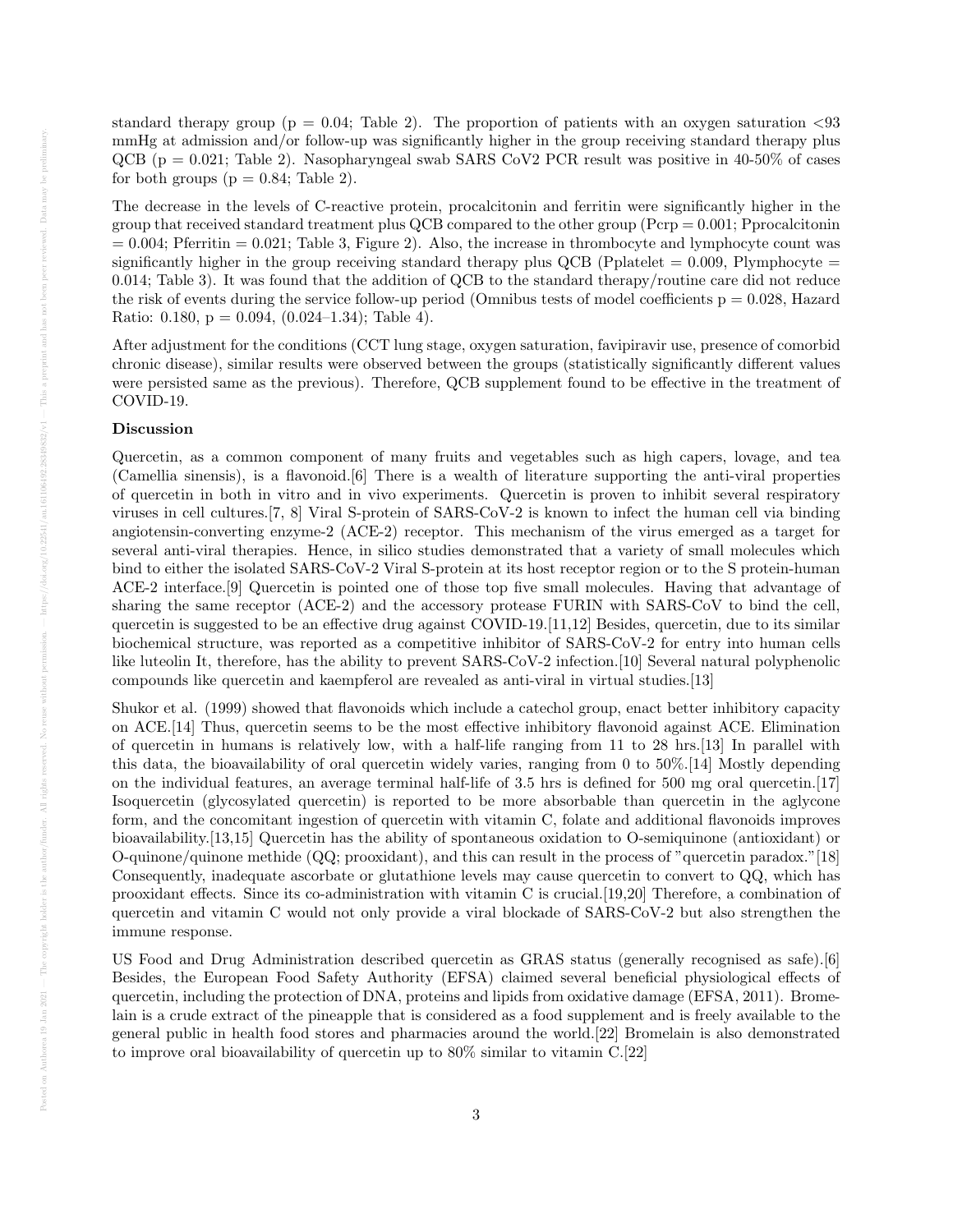Oral supplementation with quercetin up to 1  $g/dav$  for 3 months has not resulted in significant adverse effects.[15] The safety of quercetin-based oral supplementation during pregnancy and breastfeeding has not been established. None of the adverse effects related to QCB supplement was observed in participants. SARS CoV2 can affect many other systems along with the lung, and its effect may last after the acute period of infection resolves. It can cause endothelial dysfunction, hypercoagulability and cytokine storm.[24] In the case of significant blood levels achieved for quercetin, the adverse effects of SARS CoV2, in both acute and chronic periods, can be overcome. Inhibitory effect of quercetin on the xanthine dehydrogenase/xanthine oxidase system is another mechanism to decrease oxidative injury due to the pathological conditions.[24,25] As the most potent scavenger of reactive oxygen species, quercetin also reduces ischemia reperfusion injury in experimental models.[25,26] Moreover, quercetin provides antihypertensive effects and improves endothelial function by inhibiting endothelin-1.[27,28] Depending on its structural relation to disodium cromoglycate, quercetin is a potent antihistamine that can prevent allergic and asthma attacks.[29,30] Several studies demonstrated that quercetin causes a down-regulation of histidine decarboxylase mRNA in the human mast cell line; it also inhibits the production of leukotriene B4 in leukocytes.[33-35] Besides, it suppresses TNFa and nitric oxide release from macrophages.[31,32] Regardless of its antioxidant properties, quercetin noted to have a positive impact on endothelial function by PDE5A inhibition.[36,37] Quercetin has the ability to regulate platelet function by inhibiting thrombin-induced and collagen-induced platelet activation.[37] Possible impacts of quercetin on platelet functions may include down-regulation of CD40L on platelets and interference with adhesion molecules.[38,39] In the current study, although the lung involvement was more advanced and significantly comorbid COPD was present in the group with QCB supplement, a significant decrease was achieved in the acute phase reactants (APRs). Besides, QCB supplement is suggested to have a role on the elevation of the thrombocyte and lymphocyte count. The exaggerated release of the pro-inflammatory cytokines from 'hyper-reactive' monocytes, thought to be the reason for the increase of APRs in COVID-19.[41] Therefore, those findings may be explained by the immune-modulatory properties of flavonoids on macrophages via contributing their transformation from pro- to anti-inflammatory phenotypes. [42] Variable bioavailability, high bio-transformations due to adsorption in the gut, and complexity of the gut microbiota make it unlikely for flavonoids and their metabolites to reach micromolar blood concentrations.[43] We tried to overcome this problem with vitamin C and bromelain supplements. Although the lung findings are more advanced in the patient group receiving QCB, it has a positive effect in terms of improvement in laboratory markers/results. We suggest that a similar event rate between groups is due to the non-optimal bioavailability of quercetin. Furthermore, the possible effect of hydroxychloroquine which is included in the standard treatment, on the bioavailability of QCB has not been well described.

Conclusion We suggest that QCB has a positive effect in addition to routine treatment against COVID-19 even for patients with more advanced lung involvement, still further studies with isoquercetin, a different form of quercetin with higher bioavailability, are needed as a light of hope.

#### Acknowledgement: None.

#### References

1. Russo GL, Tedesco I, Spagnuolo C, Russo M. Antioxidant polyphenols in cancer treatment: Friend, foe or foil? Semin Cancer Biol. 2017;46:1-13.

2. Spagnuolo C, Moccia S, Russo GL. Anti-inflammatory effects of flavonoids in neurodegenerative disorders. European Journal of Medicinal Chemistry. 2018;153:105-15.

3. Ferrer JL, Austin MB, Stewart C, Jr., Noel JP. Structure and function of enzymes involved in the biosynthesis of phenylpropanoids. Plant Physiol Biochem. 2008;46(3):356-70.

4. Puelles VG, Lutgehetmann M, Lindenmeyer MT, Sperhake JP, Wong MN, Allweiss L, et al. Multiorgan ¨ and Renal Tropism of SARS-CoV-2. N Engl J Med. 2020;383(6):590-2.

5. Varga Z, Flammer AJ, Steiger P, Haberecker M, Andermatt R, Zinkernagel AS, et al. Endothelial cell infection and endotheliitis in COVID-19. Lancet. 2020;395(10234):1417-8.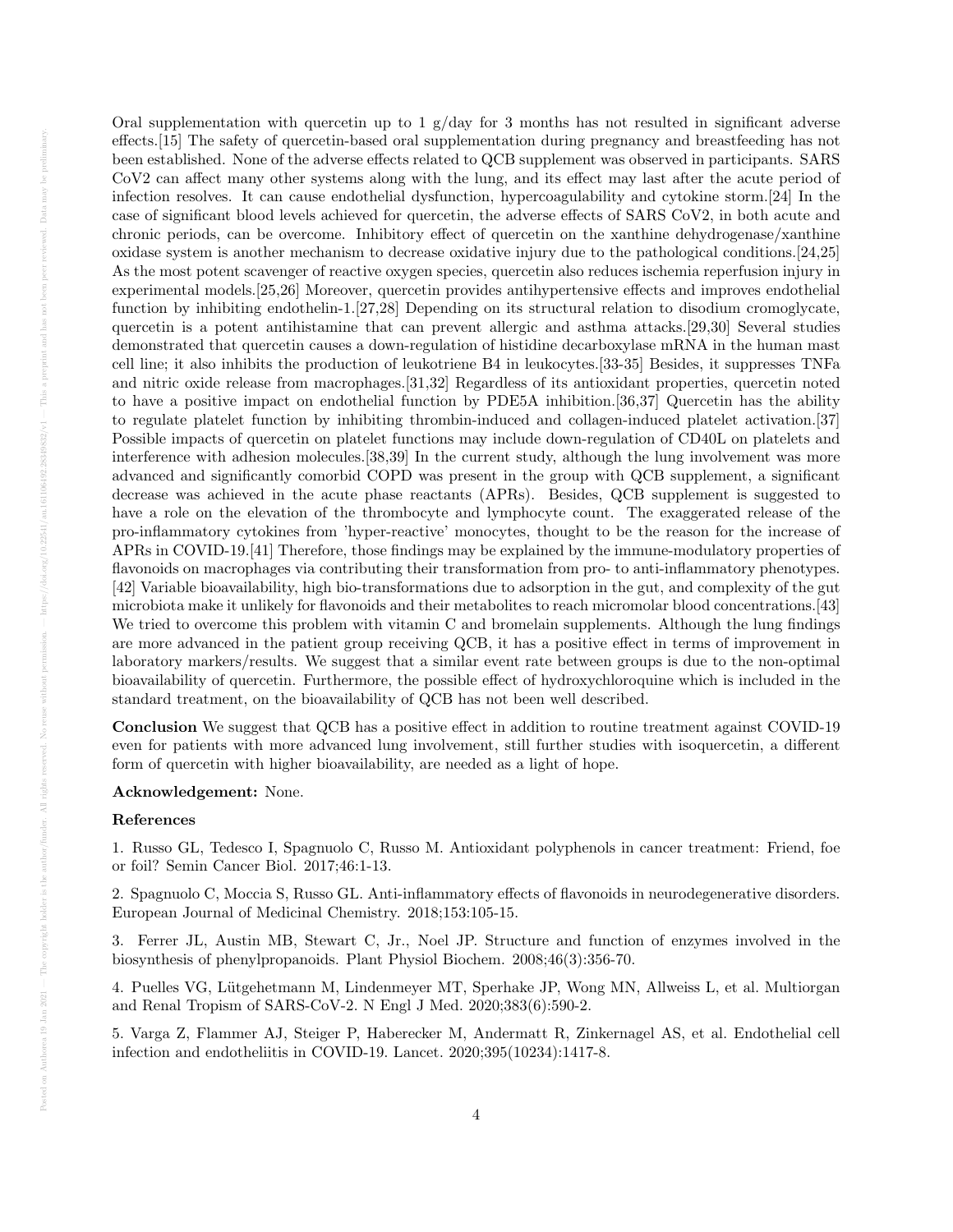6. Davis JM, Murphy EA, Carmichael MD. Effects of the dietary flavonoid quercetin upon performance and health. Curr Sports Med Rep. 2009;8(4):206-13.

7. Debiaggi M, Tateo F, Pagani L, Luini M, Romero E. Effects of propolis flavonoids on virus infectivity and replication. Microbiologica. 1990;13(3):207-13.

8. De Palma AM, Vliegen I, De Clercq E, Neyts J. Selective inhibitors of picornavirus replication. Med Res Rev. 2008;28(6):823-84.

9. Smith M, Smith JC. Repurposing Therapeutics for COVID-19: Supercomputer-Based Docking to the SARS-CoV-2 Viral Spike Protein and Viral Spike Protein-Human ACE2 Interface. 2020.

10. Yi L, Li Z, Yuan K, Qu X, Chen J, Wang G, et al. Small molecules blocking the entry of severe acute respiratory syndrome coronavirus into host cells. J Virol. 2004;78(20):11334-9.

11. Walls AC, Park Y-J, Tortorici MA, Wall A, McGuire AT, Veesler D. Structure, Function, and Antigenicity of the SARS-CoV-2 Spike Glycoprotein. Cell. 2020;181(2):281-92.e6.

12. Zhang DH, Wu KL, Zhang X, Deng SQ, Peng B. In silico screening of Chinese herbal medicines with the potential to directly inhibit 2019 novel coronavirus. J Integr Med. 2020;18(2):152-8.

13. Manach C, Mazur A, Scalbert A. Polyphenols and prevention of cardiovascular diseases. Curr Opin Lipidol. 2005;16(1):77-84.

14. Graefe EU, Derendorf H, Veit M. Pharmacokinetics and bioavailability of the flavonol quercetin in humans. Int J Clin Pharmacol Ther. 1999;37(5):219-33.

15. Harwood M, Danielewska-Nikiel B, Borzelleca JF, Flamm GW, Williams GM, Lines TC. A critical review of the data related to the safety of quercetin and lack of evidence of in vivo toxicity, including lack of genotoxic/carcinogenic properties. Food Chem Toxicol. 2007;45(11):2179-205.

16. Ali MY, Seong SH, Jung HA, Choi JS. Angiotensin-I-Converting Enzyme Inhibitory Activity of Coumarins from Angelica decursiva. Molecules (Basel, Switzerland). 2019;24(21):3937.

17. Moon YJ, Wang L, DiCenzo R, Morris ME. Quercetin pharmacokinetics in humans. Biopharm Drug Dispos. 2008;29(4):205-17.

18. Awad HM, Boersma MG, Boeren S, Van Bladeren PJ, Vervoort J, Rietjens IM. Quenching of quercetin quinone/quinone methides by different thiolate scavengers: stability and reversibility of conjugate formation. Chem Res Toxicol. 2003;16(7):822-31.

19. Boots AW, Kubben N, Haenen GR, Bast A. Oxidized quercetin reacts with thiols rather than with ascorbate: implication for quercetin supplementation. Biochem Biophys Res Commun. 2003;308(3):560-5.

20. Bors W, Michel C, Schikora S. Interaction of flavonoids with ascorbate and determination of their univalent redox potentials: a pulse radiolysis study. Free Radic Biol Med. 1995;19(1):45-52.

21. Boots AW, Li H, Schins RP, Duffin R, Heemskerk JW, Bast A, et al. The quercetin paradox. Toxicol Appl Pharmacol. 2007;222(1):89-96.

22. Pavan R, Jain S, Shraddha, Kumar A. Properties and therapeutic application of bromelain: a review. Biotechnol Res Int. 2012;2012:976203-.

23. Lab`o N, Ohnuki H, Tosato G. Vasculopathy and Coagulopathy Associated with SARS-CoV-2 Infection. Cells. 2020;9(7).

24. Bindoli A, Valente M, Cavallini L. Inhibitory action of quercetin on xanthine oxidase and xanthine dehydrogenase activity. Pharmacol Res Commun. 1985;17(9):831-9.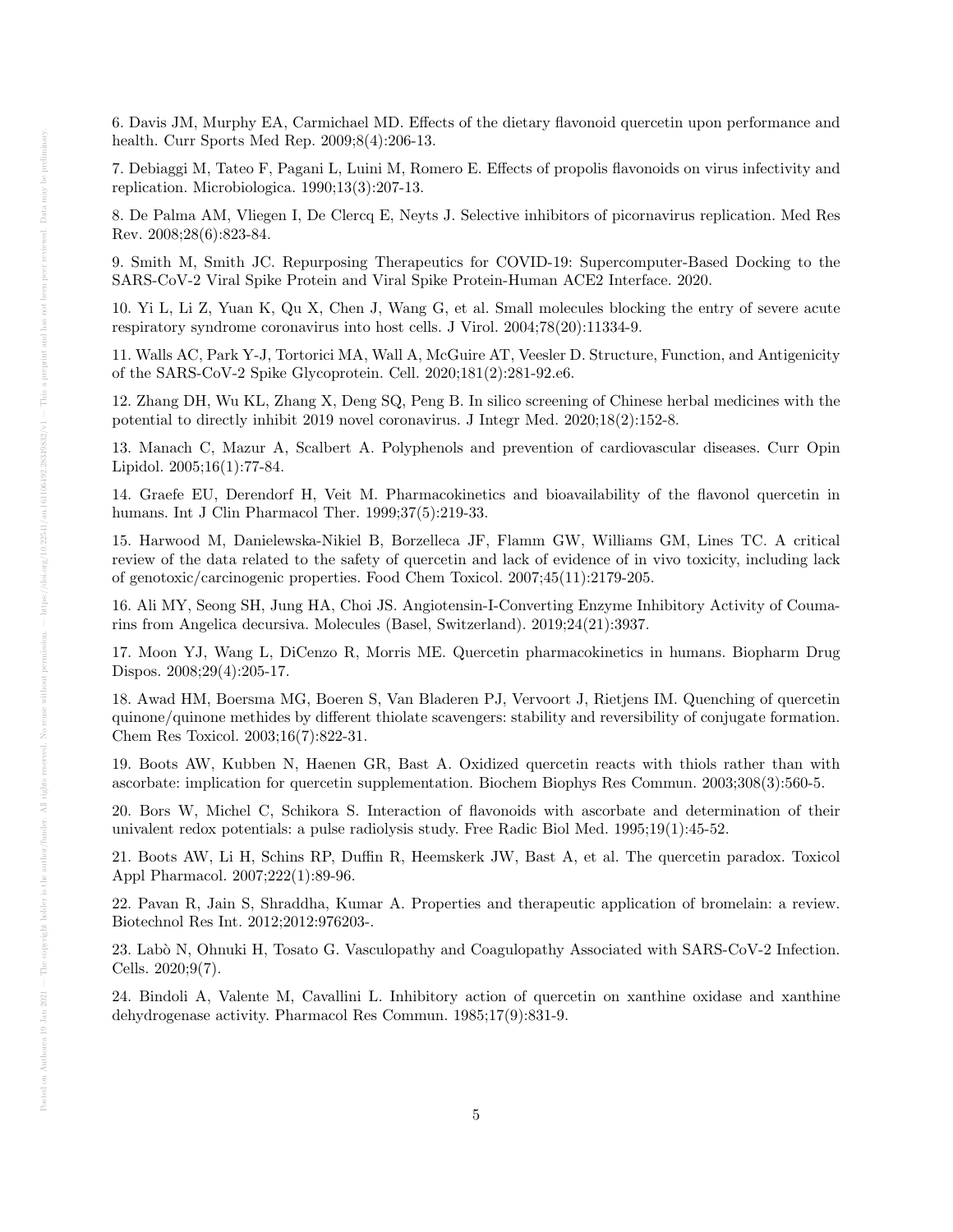25. Zhu JX, Wang Y, Kong LD, Yang C, Zhang X. Effects of Biota orientalis extract and its flavonoid constituents, quercetin and rutin on serum uric acid levels in oxonate-induced mice and xanthine dehydrogenase and xanthine oxidase activities in mouse liver. J Ethnopharmacol. 2004;93(1):133-40.

26. Romero M, Jiménez R, Sánchez M, López-Sepúlveda R, Zarzuelo MJ, O'Valle F, et al. Quercetin inhibits vascular superoxide production induced by endothelin-1: Role of NADPH oxidase, uncoupled eNOS and PKC. Atherosclerosis. 2009;202(1):58-67.

27. Boots AW, Haenen GR, Bast A. Health effects of quercetin: from antioxidant to nutraceutical. Eur J Pharmacol. 2008;585(2-3):325-37.

28. Huk I, Brovkovych V, Nanobash Vili J, Weigel G, Neumayer C, Partyka L, et al. Bioflavonoid quercetin scavenges superoxide and increases nitric oxide concentration in ischaemia-reperfusion injury: an experimental study. Br J Surg. 1998;85(8):1080-5.

29. Fanning MJ, Macander P, Drzewiecki G, Middleton E, Jr. Quercetin inhibits anaphylactic contraction of guinea pig ileum smooth muscle. Int Arch Allergy Appl Immunol. 1983;71(4):371-3.

30. Pearce FL, Befus AD, Bienenstock J. Mucosal mast cells. III. Effect of quercetin and other flavonoids on antigen-induced histamine secretion from rat intestinal mast cells. J Allergy Clin Immunol. 1984;73(6):819-23.

31. Bureau G, Longpré F, Martinoli MG. Resveratrol and quercetin, two natural polyphenols, reduce apoptotic neuronal cell death induced by neuroinflammation. J Neurosci Res. 2008;86(2):403-10.

32. Kumazawa Y, Kawaguchi K, Takimoto H. Immunomodulating effects of flavonoids on acute and chronic inflammatory responses caused by tumor necrosis factor alpha. Curr Pharm Des. 2006;12(32):4271-9.

33. Kimata M, Shichijo M, Miura T, Serizawa I, Inagaki N, Nagai H. Effects of luteolin, quercetin and baicalein on immunoglobulin E-mediated mediator release from human cultured mast cells. Clin Exp Allergy. 2000;30(4):501-8.

34. Kempuraj D, Castellani ML, Petrarca C, Frydas S, Conti P, Theoharides TC, et al. Inhibitory effect of quercetin on tryptase and interleukin-6 release, and histidine decarboxylase mRNA transcription by human mast cell-1 cell line. Clin Exp Med. 2006;6(4):150-6.

35. Shaik YB, Castellani ML, Perrella A, Conti F, Salini V, Tete S, et al. Role of quercetin (a natural herbal compound) in allergy and inflammation. J Biol Regul Homeost Agents. 2006;20(3-4):47-52.

36. Lines TC, Ono M. FRS 1000, an extract of red onion peel, strongly inhibits phosphodiesterase 5A (PDE 5A). Phytomedicine. 2006;13(4):236-9.

37. Hubbard GP, Wolffram S, de Vos R, Bovy A, Gibbins JM, Lovegrove JA. Ingestion of onion soup high in quercetin inhibits platelet aggregation and essential components of the collagen-stimulated platelet activation pathway in man: a pilot study. British Journal of Nutrition. 2006;96(3):482-8.

38. Pignatelli P, Di Santo S, Carnevale R, Violi F. The polyphenols quercetin and catechin synergize in inhibiting platelet CD40L expression. Thromb Haemost. 2005;94(4):888-9.

39. Fan PS, Gu ZL, Sheng R, Liang ZQ, Wang XX, Zhu Y. Inhibitory effect of quercetin on proliferation of human microvascular endothelial cells in vitro. Acta Pharmacol Sin. 2003;24(12):1231-4.

40. Kuznetsova T, Prange KHM, Glass CK, de Winther MPJ. Transcriptional and epigenetic regulation of macrophages in atherosclerosis. Nat Rev Cardiol. 2020;17(4):216-28.

41. Mendes LF, Gaspar VM, Conde TA, Mano JF, Duarte IF. Flavonoid-mediated immunomodulation of human macrophages involves key metabolites and metabolic pathways. Sci Rep. 2019;9(1):14906-.

42. Rodriguez-Mateos A, Vauzour D, Krueger CG, Shanmuganayagam D, Reed J, Calani L, et al. Bioavailability, bioactivity and impact on health of dietary flavonoids and related compounds: an update. Arch Toxicol. 2014;88(10):1803-53.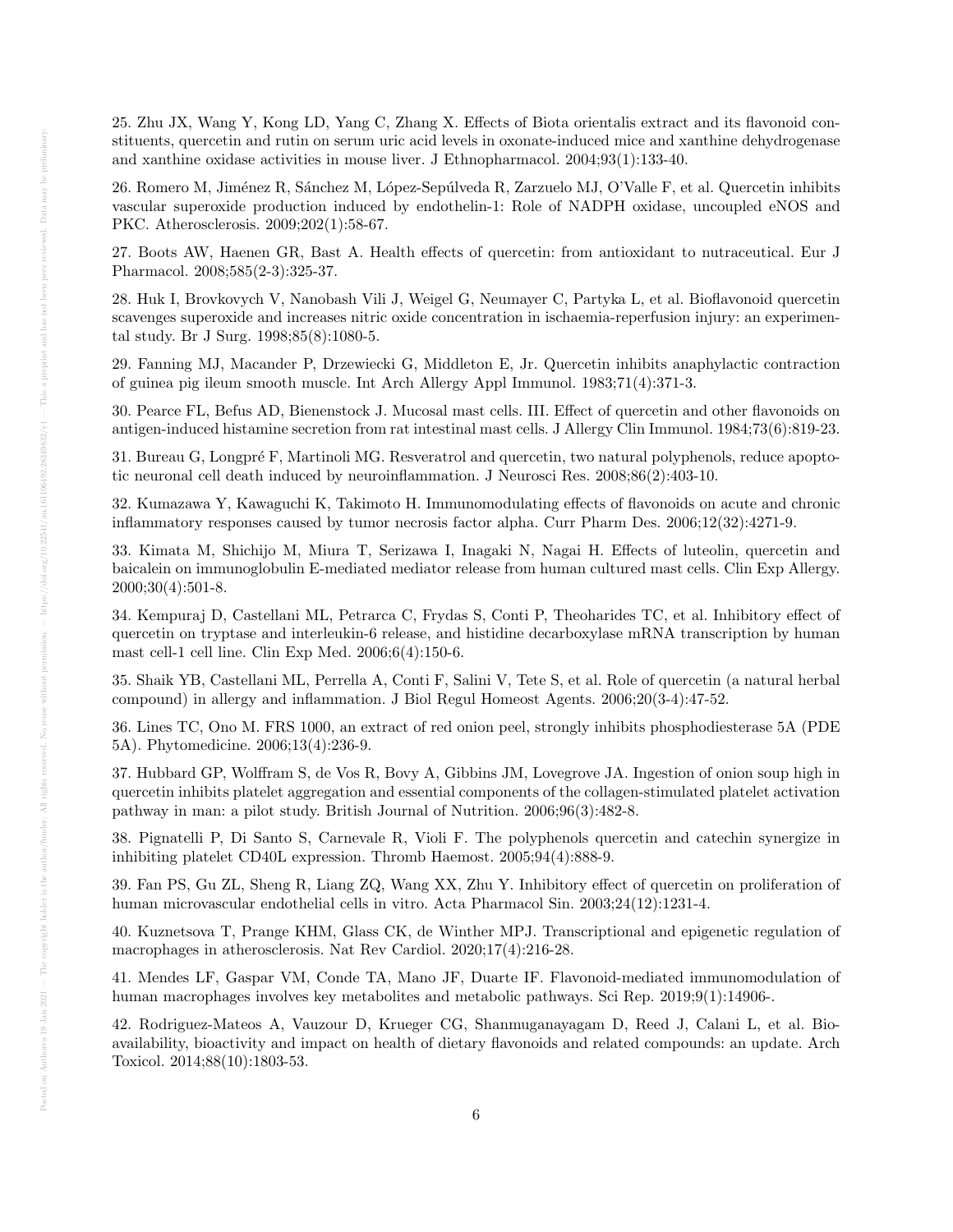#### Figure Legends

Figure-1: Flow chart of the study was demonstrated.

Figure-2: Alterations in acute phase reactants and complete blood count parameters during the follow-up

Table 1. Symptoms of all patients at the time of admission

Table 2. Comparison of demographic characteristics of the groups

Table 3. Comparison of groups in terms of laboratory parameters

Table-4 Average time of hospital follow-up, discharge rate and rate of events of the groups

Table 1. Symptoms of all patients at the time of admission

| Symptoms             | $N=447$ (%) |
|----------------------|-------------|
| Cough                | 273(61.1)   |
| Fever                | 160(35.8)   |
| Sore throat          | 135(30.2)   |
| Respiratory distress | 228(51)     |
| Fatigue              | 279 (62.4)  |
| Poor appetite        | 255(57.0)   |
| Loss of smell        | 90(20.1)    |
| Loss of taste        | 123(27.5)   |
| Thirst               | 240 (53.7)  |
| Nausea               | 168 (37.6)  |
| Vomiting             | 107(23.9)   |
| Diarrhae             | 129(28.9)   |
| Muscle pain          | 100(22.4)   |
| Joint pain           | 174 (38.9)  |
| Chest pain           | 129(28.9)   |
| Back pain            | 161 (36)    |
| Headache             | 213 (47.7)  |
| Vertigo              | 134(30)     |
| Syncope              | 15(3.4)     |
| Chill                | 216 (48.3)  |
| Insomnia             | 159 (35.6)  |

### Table 2. Comparison of demographic characteristics of the groups

|                    |        | Standard<br>treatment Group<br>$n(\%)$ | Standard<br>treatment plus<br>QCB Group n<br>$(\%)$ |             |
|--------------------|--------|----------------------------------------|-----------------------------------------------------|-------------|
| $\mathbf N$        |        | 395                                    | 52                                                  | $\mathbf P$ |
| Standard therapy   |        |                                        |                                                     |             |
| Hydroxychloroquine |        | 387 (98)                               | 49(94.2)                                            | 0.12        |
| Favipiravir        |        | 45(11.4)                               | 14(26.9)                                            | 0.004       |
| Sex                |        |                                        |                                                     | 0.30        |
|                    | Male   | 220 (55.7)                             | 33(63.5)                                            |             |
|                    | Female | 175(44.3)                              | 19(36.5)                                            |             |
| Age                |        |                                        |                                                     | 0.19        |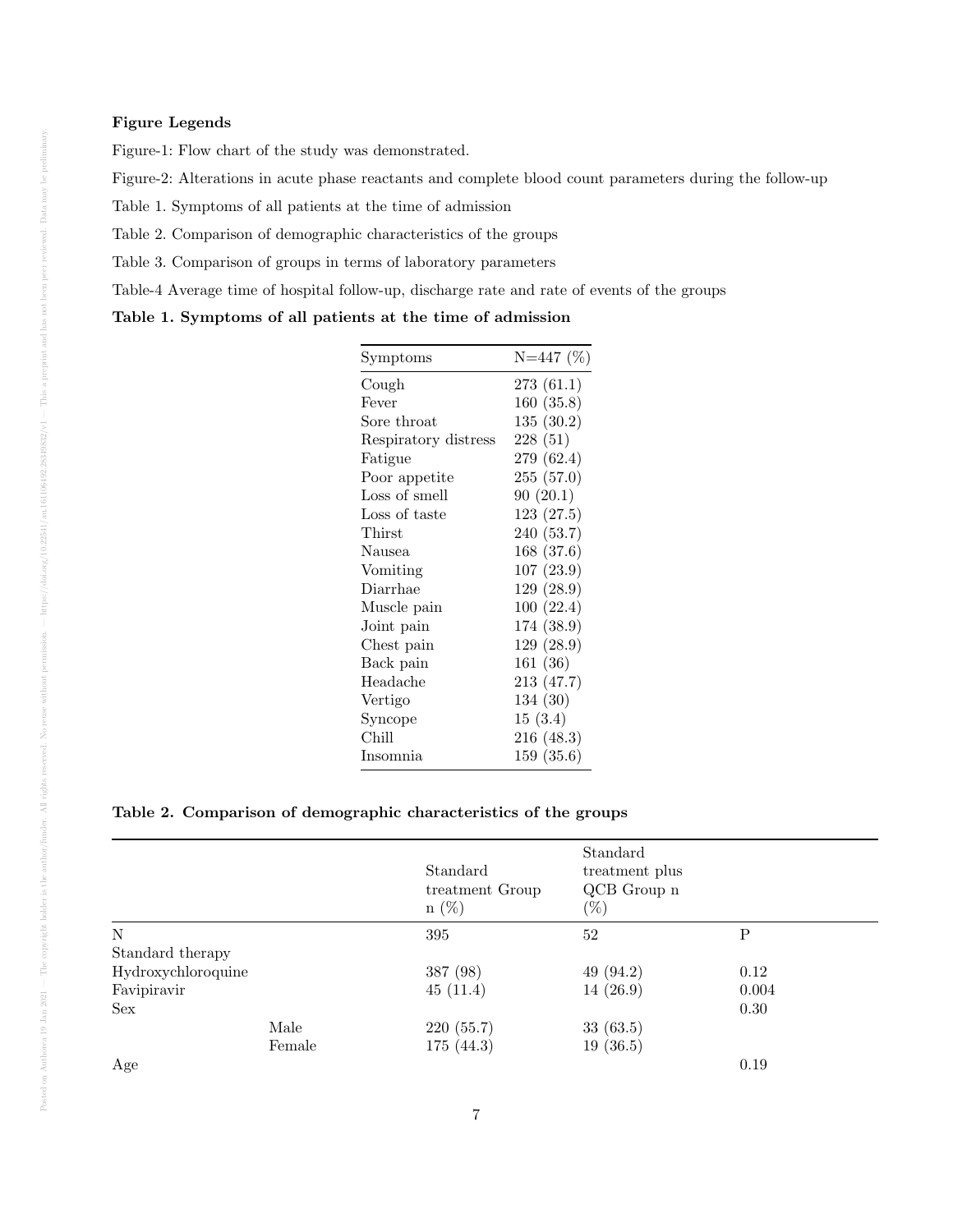|                                |                     | Standard<br>treatment Group<br>$n(\%)$ | Standard<br>treatment plus<br>QCB Group n<br>$(\%)$ |            |
|--------------------------------|---------------------|----------------------------------------|-----------------------------------------------------|------------|
|                                | 18-30               | 21(5.3)                                | 0(0)                                                |            |
|                                | $30 - 40$           | 40(10.1)                               | 1(1.9)                                              |            |
|                                | $40 - 50$           | 81(20.5)                               | 10(19.2)                                            |            |
|                                | $50 - 60$           | 96(24.3)                               | 17(32.7)                                            |            |
|                                | 60-70               | 81(20.5)                               | 13(25.0)                                            |            |
|                                | $70 - 80$           | 41(10.4)                               | 8(15.4)                                             |            |
|                                | 80-90               | 29(7.3)                                | 3(5.8)                                              |            |
|                                | $90 - 100$          | 6(1.5)                                 | 0(0)                                                |            |
| Comorbidities                  |                     |                                        |                                                     |            |
|                                | COPD                | 20(5.1)                                | 7(13.5)                                             | $0.02\,$   |
|                                | Asthma              | 52(13.2)                               | 10(19.2)                                            | 0.28       |
|                                | Cardiac disease     | 85(21.6)                               | 16(30.8)                                            | $0.16\,$   |
|                                | Hypertension        | 149 (37.7)                             | 24(46.2)                                            | $0.29\,$   |
|                                | Diabetes Mellitus   | 110(27.8)                              | 16(30.8)                                            | 0.74       |
|                                | Malignity           | 14(3.6)                                | 2(3.8)                                              | $\rm 0.91$ |
|                                | Obesity             | 3(0.8)                                 | 1(1.9)                                              | 0.39       |
|                                | Rheumathologic      | 22(5.6)                                | 3(5.8)                                              | $0.95\,$   |
|                                | Disease             |                                        |                                                     |            |
|                                | Chronic liver       | 3(0.8)                                 | 0(0)                                                | $0.52\,$   |
|                                | disease             |                                        |                                                     |            |
|                                | Chronic renal       | 0(0)                                   | 1(1.9)                                              | $0.11\,$   |
|                                | disease             |                                        |                                                     |            |
|                                | Tuberculose         | 6(1.5)                                 | 3(5.8)                                              | $0.07\,$   |
| Smoking                        |                     |                                        |                                                     | $0.34\,$   |
|                                |                     | 229(58)                                | 27(51.9)                                            |            |
|                                | $+$                 | 36(9.1)                                | 8(15.4)                                             |            |
|                                | Past history of     | 130(32.9)                              | 17(32.7)                                            | $0.04\,$   |
|                                | smoking             |                                        |                                                     |            |
| CCT at admission               |                     |                                        |                                                     |            |
| 0: Totally normal 1:           | $\overline{0}$      | 25(6.4)                                | 2(3.8)                                              |            |
| Slight, one-sided              |                     |                                        |                                                     |            |
| ground-glass                   |                     |                                        |                                                     |            |
| $2\mbox{-}\mathrm{Multifocal}$ |                     |                                        |                                                     |            |
| two-sided                      |                     |                                        |                                                     |            |
| ground-glass 3-                |                     |                                        |                                                     |            |
| Multifocal two-sided           |                     |                                        |                                                     |            |
| ground-glass and               |                     |                                        |                                                     |            |
| opasity 4- Air                 |                     |                                        |                                                     |            |
| bronchogram,                   |                     |                                        |                                                     |            |
| bilateral                      |                     |                                        |                                                     |            |
| ground-glass and               |                     |                                        |                                                     |            |
| opacity                        |                     |                                        |                                                     |            |
|                                |                     |                                        | 0(0)                                                |            |
|                                | 1<br>$\overline{2}$ | 46(11.7)                               |                                                     |            |
|                                | 3                   | 123(31.3)                              | 14(26.9)<br>30(57.7)                                |            |
|                                |                     | 166 $(42.2)$                           |                                                     |            |
|                                | 4                   | 33(8.4)                                | 6(11.5)                                             |            |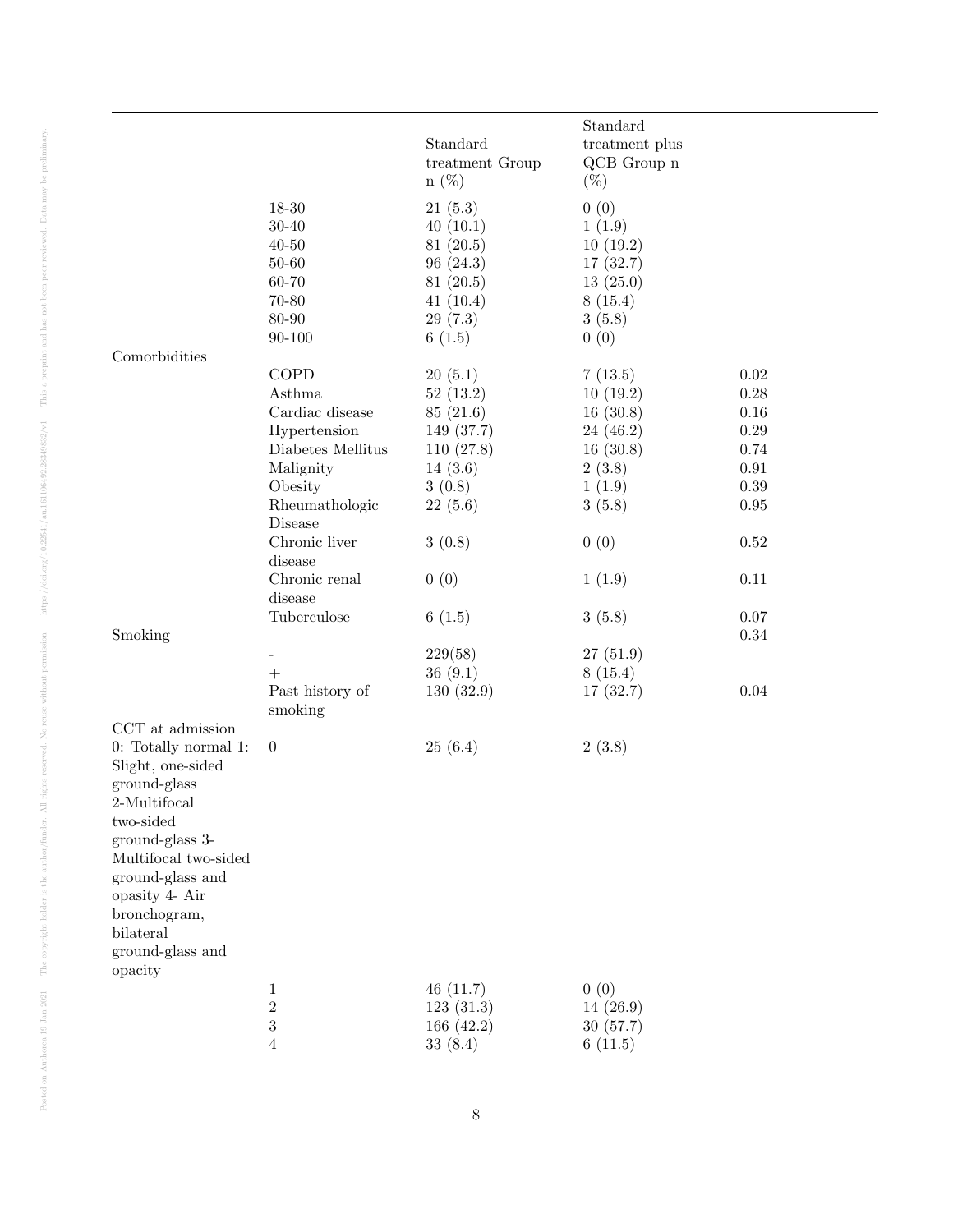|                                |                              | Standard<br>treatment Group<br>$n(\%)$ | Standard<br>treatment plus<br>QCB Group n<br>$(\%)$ |       |
|--------------------------------|------------------------------|----------------------------------------|-----------------------------------------------------|-------|
| Partially Oxygen<br>saturation |                              |                                        |                                                     | 0.021 |
|                                | > 93                         | 263(66.6)                              | 26(50)                                              |       |
|                                | < 93                         | 132 (33.4)                             | 26(50)                                              |       |
| SARS-CoV-2 test<br>result      |                              |                                        |                                                     | 0.84  |
|                                | Positive                     | 180(45.6)                              | 23(44.2)                                            |       |
|                                | Negative                     | 199(50.4)                              | 26(50.0)                                            |       |
|                                | Test result not<br>yet known | 16(4.1)                                | 3(5.8)                                              |       |

## Table 3. Comparison of groups in terms of laboratory parameters

|                                 |                                        | Standard treatment | Standard treatment plus QCB |
|---------------------------------|----------------------------------------|--------------------|-----------------------------|
|                                 |                                        | Median (min-max)   | Median (min-max)            |
| C-reactive protein $(mg/liter)$ |                                        |                    |                             |
|                                 | 1.measurement                          | $20.15(0.1-352.9)$ | 49.18 $(4.6-339)$           |
|                                 | 2.measurement                          | $15.27(0.1-326.0)$ | $22.23(0.4-88.8)$           |
|                                 | Difference between the results $(2-1)$ | $-2.21$            | $-34.64$                    |
| Procalsitonin $(ng/ml)$         |                                        |                    |                             |
|                                 | 1.measurement                          | $0.09(0.02-305.7)$ | $0.15(0.04-10.5)$           |
|                                 | 2.measurement                          | $0.06(0.00-39)$    | $0.06(0.02-55)$             |
|                                 | Difference between the results $(2-1)$ | $-0.00$            | $-0.06$                     |
| LDH $(U/liter)$                 |                                        |                    |                             |
|                                 | 1.measurement                          | 265.5 (20-1247)    | $309(140-556)$              |
|                                 | 2.measurement                          | 242 (41-972)       | 233.5 (37-566)              |
|                                 | Difference between the results $(2-1)$ | $-33$              | $-47.5$                     |
| Hgb                             |                                        |                    |                             |
|                                 | 1.measurement                          | $13.5(4.8-17.5)$   | $13.3(8.9-16)$              |
|                                 | 2.measurement                          | $12.5(4.2-20.5)$   | $12.4(8.5-16)$              |
|                                 | Difference between the results $(2-1)$ | $-0.7$             | $-0.8$                      |
| Leukocyte count per mm3         |                                        |                    |                             |
|                                 | 1.measurement                          | $6.73(0.4-39.3)$   | $7.16(3.1-43)$              |
|                                 | 2.measurement                          | $5.94(1.8-21.6)$   | 6.81 $(4.0-18.9)$           |
|                                 | Difference between the results $(2-1)$ | $-0.69$            | $-0.5$                      |
| Neutrophil count per mm3        |                                        |                    |                             |
|                                 | 1.measurement                          | $4.36(0.01-79)$    | $4.20(0.9-40)$              |
|                                 | 2.measurement                          | $3.57(1.0-40.8)$   | $4.64(2.3-17.91)$           |
|                                 | Difference between the results $(2-1)$ | $-0.52$            | $-0.08$                     |
| Lymphocyte count per mm3        |                                        |                    |                             |
|                                 | 1.measurement                          | $1.50(0.00-26.8)$  | $1.30(0.5-3.80)$            |
|                                 | 2.measurement                          | $1.40(0.2-21.5)$   | $1.55(0.4-3.5)$             |
|                                 | Difference between the results $(2-1)$ | $-0.10$            | 0.10                        |
| Platelet count per mm3          |                                        |                    |                             |
|                                 | 1.measurement                          | 214.5 (9-768)      | $232(114-471)$              |
|                                 | 2. measurement                         | 242 (4-698)        | 309.5 (64-687)              |
|                                 |                                        |                    |                             |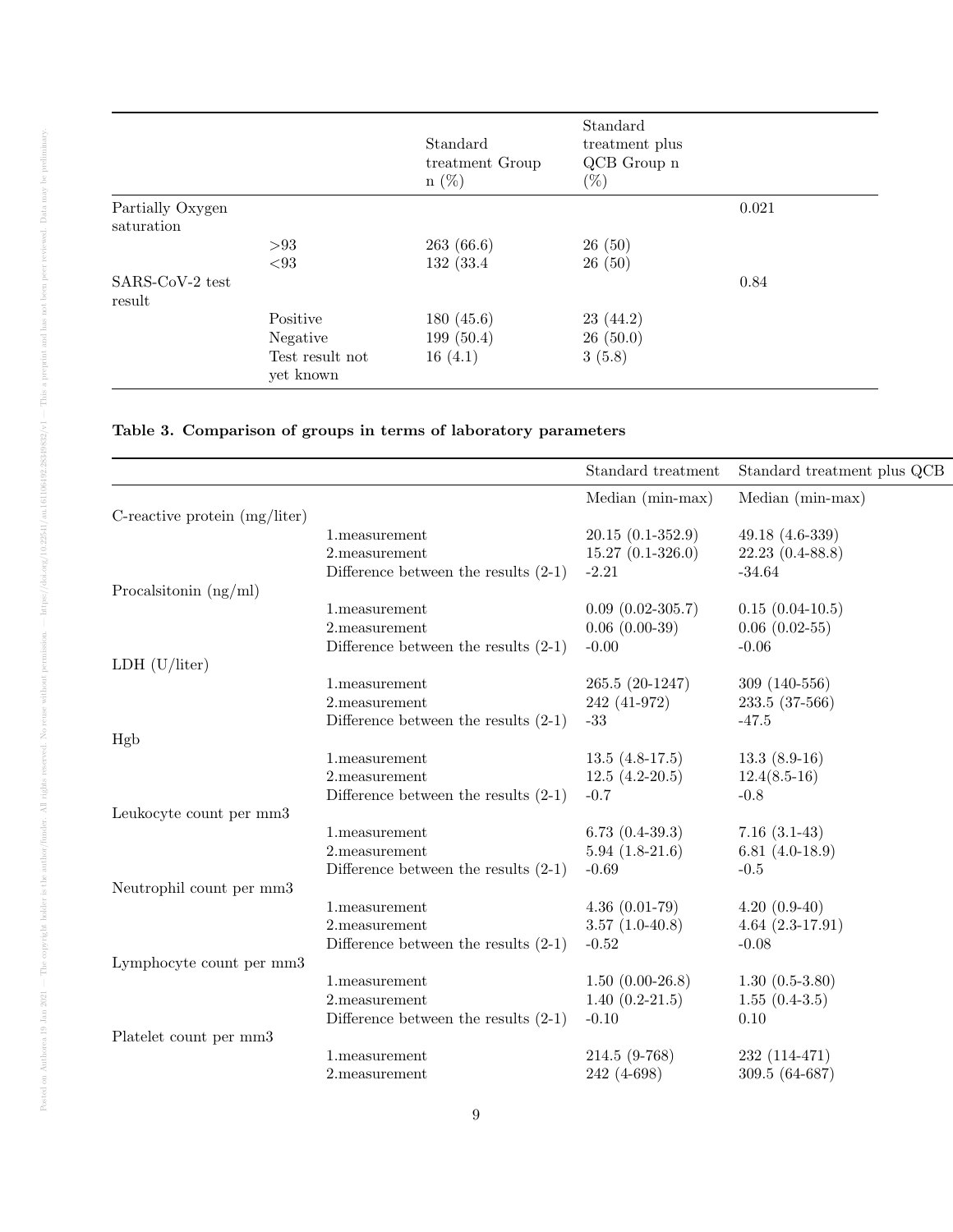|                      |                                        | Standard treatment   | Standard treatment plus QCB |
|----------------------|----------------------------------------|----------------------|-----------------------------|
|                      | Difference between the results $(2-1)$ | 14                   | 69                          |
| D-dimer $(\mu g/dl)$ |                                        |                      |                             |
|                      | $1.\text{measurement}$                 | $0.68(0.16-48.0)$    | $0.94(0.19-7.1)$            |
|                      | 2. measurement                         | $0.76$ $(0.17-14.5)$ | $0.81(0.17-35.2)$           |
|                      | Difference between the results $(2-1)$ | $-0.03$              | 0.08                        |
| Ferritin $(ng/ml)$   |                                        |                      |                             |
|                      | $1.\text{measurement}$                 | 199.6 (3.9-15029)    | 370 (65.9-2166)             |
|                      | 2. measurement                         | $257(3.3 - 80503)$   | $375.3(23.5-1621)$          |
|                      | Difference between the results $(2-1)$ | 25.7                 | -8.1                        |

## Table-4 Average time of hospital follow-up, discharge rate and rate of events of the groups

|                                           |                                              | Standard treatment          | Standard treatment and QCB |
|-------------------------------------------|----------------------------------------------|-----------------------------|----------------------------|
|                                           |                                              | $Median (min-max)$          | Median (min-max)           |
| Outcomes<br>Follow-up (days)<br>Discharge |                                              | $6(2-57)$<br>371 (93.9)     | $8(2-30)$<br>51(98.1)      |
| Events                                    | Need for intensive care<br>Death in the ward | 14 $(3.5\%)$<br>$10(2.5\%)$ | 0(0)<br>$1(1.9\%)$         |

Figure 1. Flow diagram of the study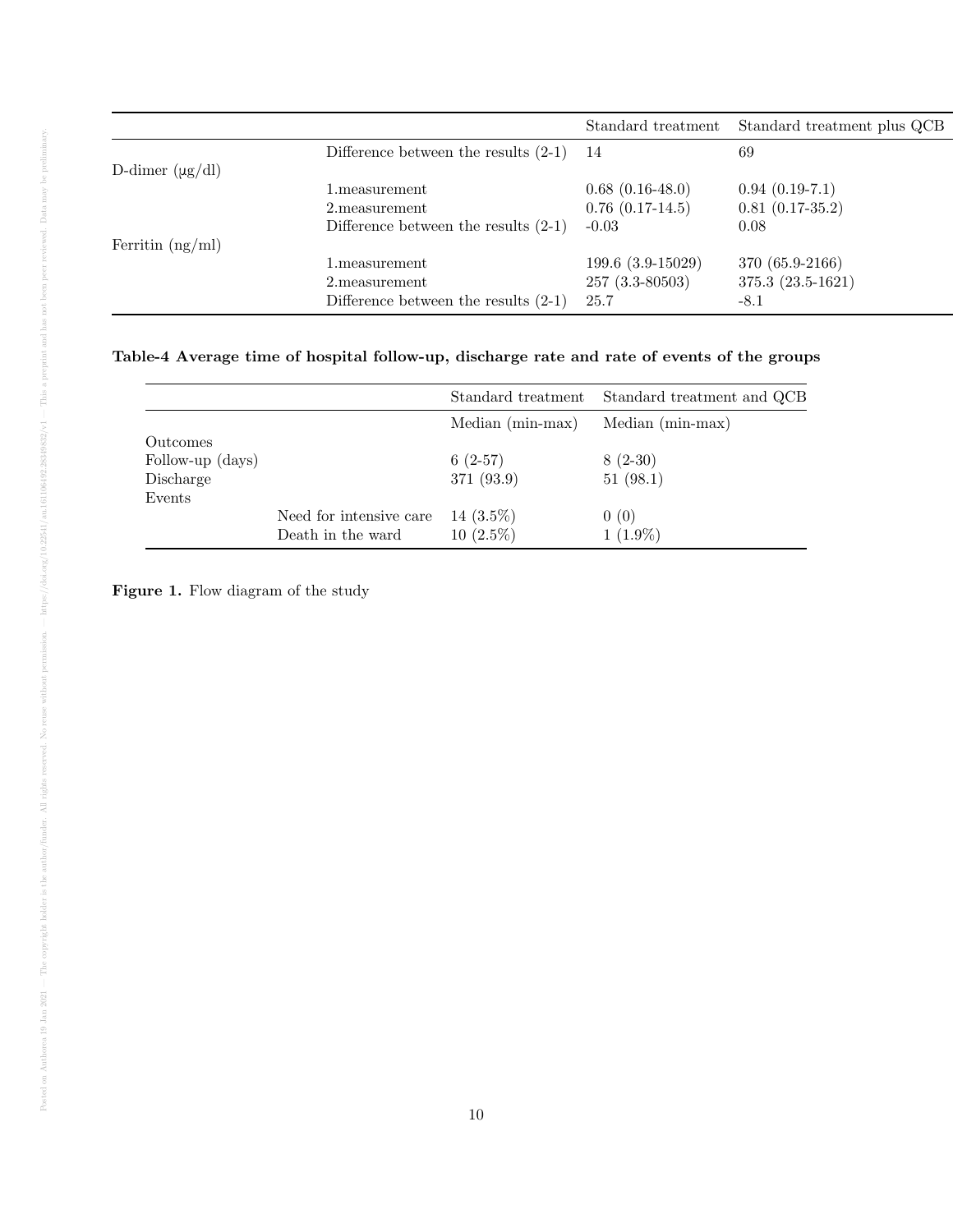

Figure-2: Alterations in acute phase reactants and complete blood count parameters during the follow-up